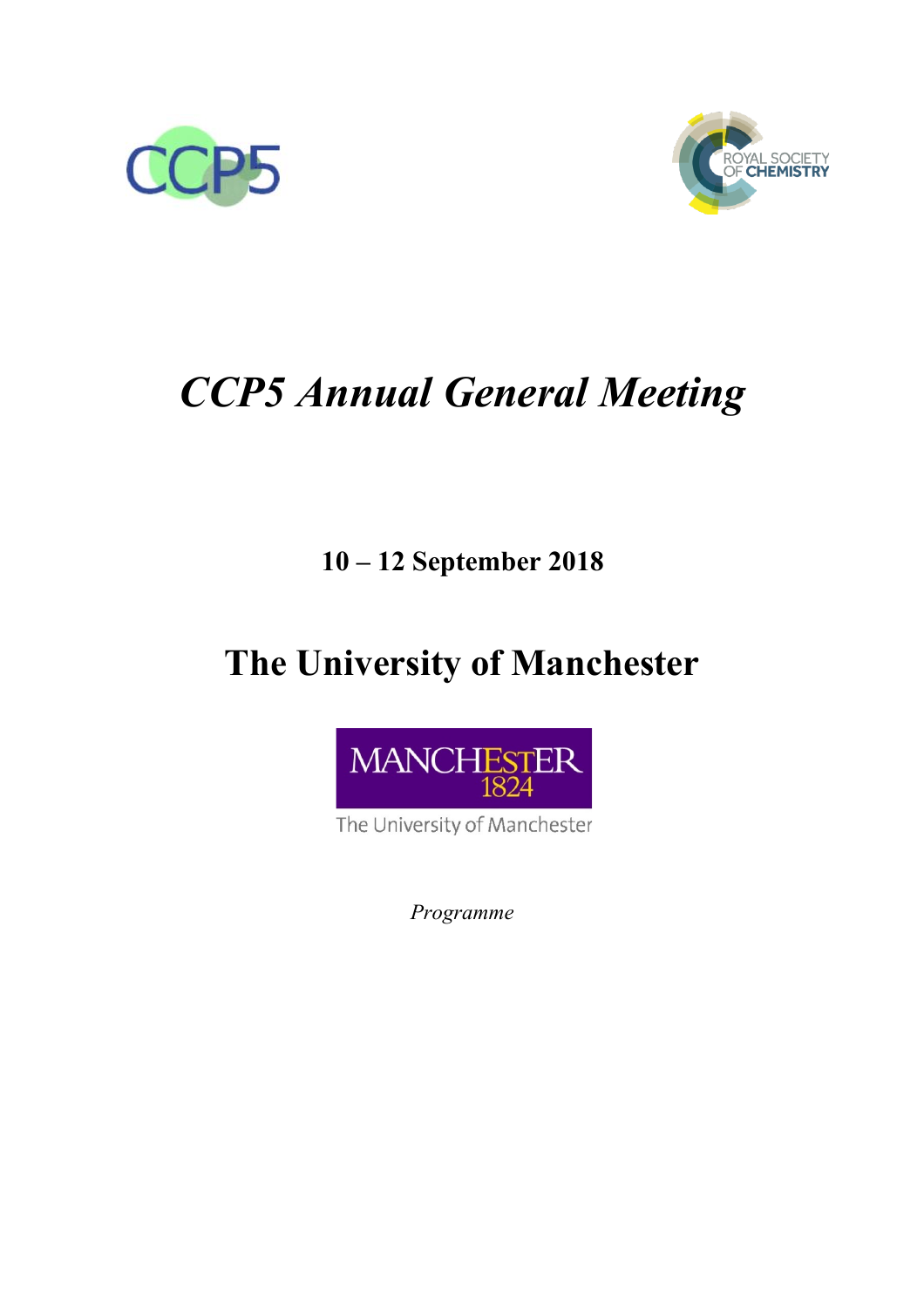### **Day 1**

| 13.00 | Registration opens |
|-------|--------------------|
| 13.40 | Welcome            |

### **Session 1**<br>Chair:

| Carlos Avendaño, The University of Manchester                                                                                                                    |             |
|------------------------------------------------------------------------------------------------------------------------------------------------------------------|-------------|
| Fernando Escobedo, Cornell University<br>Optimizing the Ordered Self-Assembly of Soft and Hard<br>Nanoscale Building Blocks: Pure Components and Alloys          | $35' + 10'$ |
| Massimiliano Chiappini, Utrecht University<br>The role of particle curvature on twist, bend and<br>splay deformations in nematic liquid crystals                 | $15' + 5'$  |
| Dwaipayan Chakrabarti, University of Birmingham<br>Programming Hierarchical Self-Assembly of Patchy<br>Particles into Colloidal Crystals via Colloidal Molecules | $15' + 5'$  |
| Coffee Break                                                                                                                                                     | 30'         |
|                                                                                                                                                                  |             |

#### **Session 2**

| Chair: | <b>Andrew Masters, The University of Manchester</b>                                                                              |            |
|--------|----------------------------------------------------------------------------------------------------------------------------------|------------|
| 15.40  | <b>Josep Bonet, Rovira i Virgili University, Tarragona</b><br>Kinetic exchange of copolymer surfactants in micelles              | $25' + 5'$ |
| 16.10  | Pablo de Castro, King's College London<br>Phase separation dynamics of polydisperse colloids:<br>a mean-field lattice-gas theory | $15' + 5'$ |
| 16.30  | <b>David Quigley, University of Warwick</b><br>Transport of Latent Heat in Seeded Nucleation Simulations                         | $15' + 5'$ |
| 16.50  | Karl Fairhurst, Imperial College London<br>SAFT association potentials for MD simulations                                        | $15' + 5'$ |

17.15 Poster Session and Drinks Reception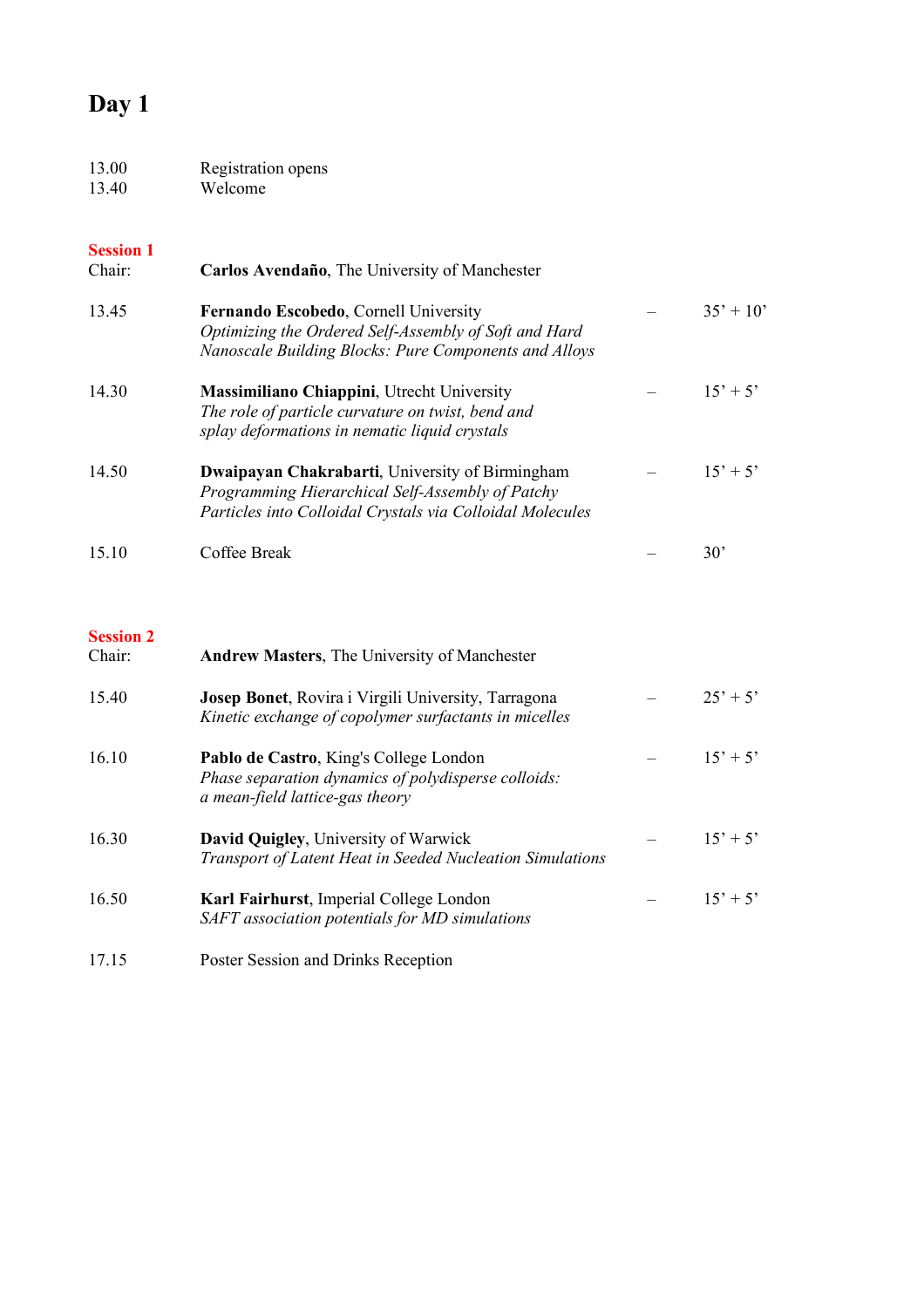#### **Day 2**

### **Session 3**<br>Chair: Fernando Escobedo, Cornell University 09.00 **Francesco Sciortino**, Sapienza University – 35' + 10' *Collective Behavior of DNA made nanoparticles* 09.45 **Carlos Avendaño**, The University of Manchester – 15' + 5' *Self-assembly of non-convex colloidal frames: The formation of lacuna ordered structures* 10.05 **Daniel Corbett**, The University of Manchester – 15' + 5' *Dynamic Monte Carlos simulations of out-of-equilibrium colloidal liquid crystals* 10.25 Coffee + Posters – 30'

#### **Session 4**

| Chair:                     | <b>Karl Travis, The University of Sheffield</b>                                                                                                         |              |
|----------------------------|---------------------------------------------------------------------------------------------------------------------------------------------------------|--------------|
| 10.55                      | <b>Carlos Nieto, IFP Energies Nouvelles</b><br>Coarse-grained modeling of complex fluids and electrolytes.<br>From parameterization to applications     | $25' + 5'$   |
| 11.25                      | Martin Trusler, Imperial College London<br>Thermophysical Properties and Phase Behaviour of Fluids<br>for Application in Geological Carbon Storage      | $25' + 5'$   |
| 11.55                      | <b>Andrey Brukhno, STFC, Daresbury Laboratory</b><br>Simulation of surfactants and lipids in solution:<br>bridging between different scales and methods | $15' + 5'$   |
| 12.15                      | Lunch                                                                                                                                                   | $60^{\circ}$ |
| <b>Session 5</b><br>Chair: | Flor Siperstein, The University of Manchester                                                                                                           |              |
| 12.15                      | Dorman Maghadam Huiyargity of Cambridge                                                                                                                 | つぐ?          |

| 13.15 | Peyman Moghadam, University of Cambridge<br>The Role of High-Throughput Computational Screening<br>in Materials Discovery                                                       | $25' + 5'$ |
|-------|---------------------------------------------------------------------------------------------------------------------------------------------------------------------------------|------------|
| 13.45 | <b>Miguel Jorge, University of Strathclyde</b><br>An accurate molecular model to predict adsorption of<br>polar adsorbates in in metal organic frameworks with open metal sites | $15' + 5'$ |
| 14.05 | Karen Johnston, University of Strathclyde<br>Evaluation and Optimisation of Interface Force Fields<br>for Water on Gold Surfaces                                                | $15' + 5'$ |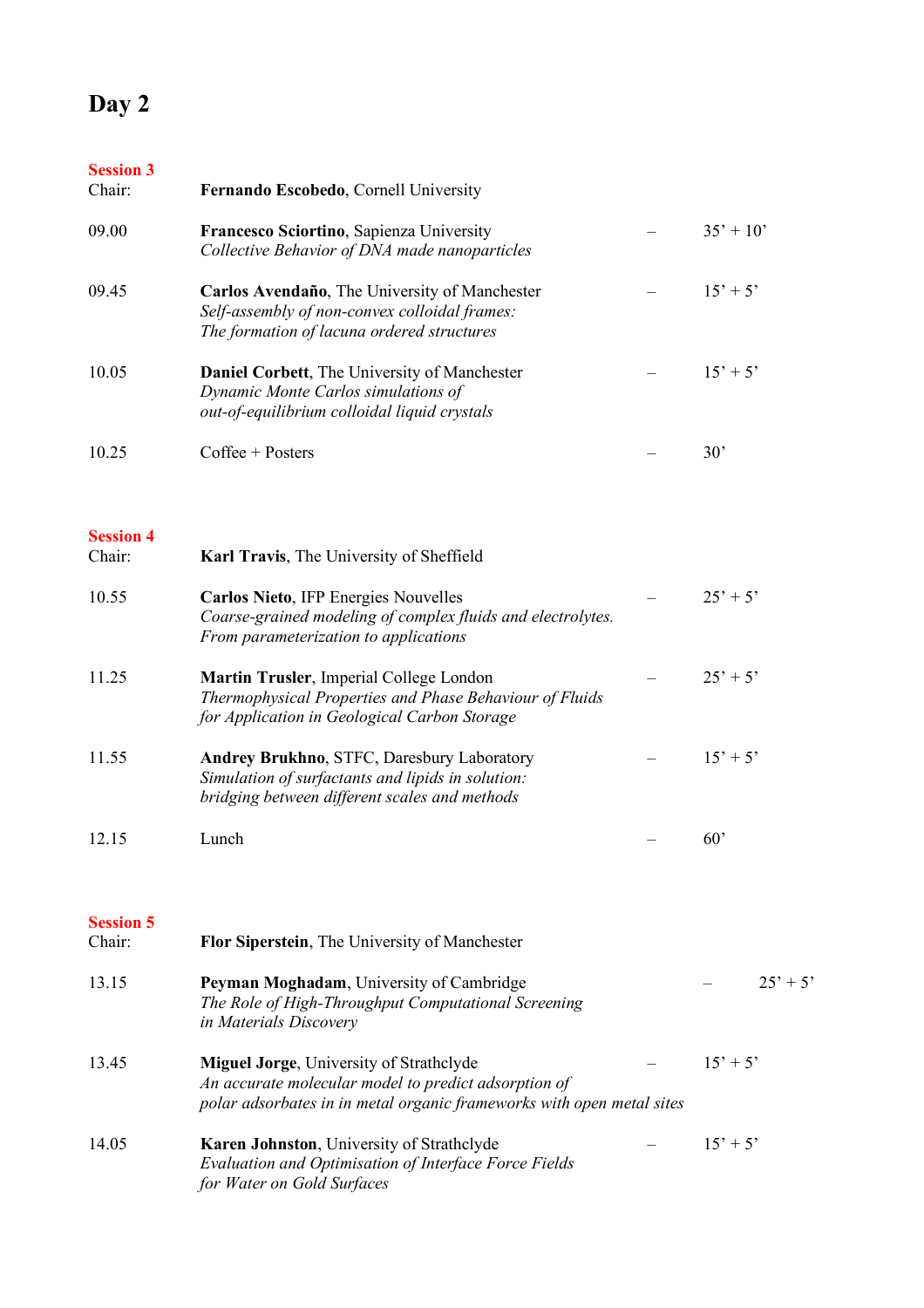| 14.25                      | Giuliana Giunta, The University of Manchester<br>A Novel Coarse-Grained Model to Simulate High<br>Molecular Weight Polymers in Contact with Solid Surfaces                                      | $15' + 5'$ |
|----------------------------|-------------------------------------------------------------------------------------------------------------------------------------------------------------------------------------------------|------------|
| 14.45                      | $Coffee + PostgreSQL$                                                                                                                                                                           | 30'        |
| <b>Session 6</b><br>Chair: | Francesco Sciortino, Sapienza University                                                                                                                                                        |            |
| 15.15                      | Leo Lue, University of Strathclyde<br>Structure and cluster formation in size asymmetric<br>soft electrolyte systems                                                                            | $15' + 5'$ |
| 15.35                      | Paola Carbone, The University of Manchester<br>Atomic characterization of the electrolyte/graphene interface                                                                                    | $15' + 5'$ |
| 15.55                      | Simon Halstead, The University of Manchester<br>The Effect of Halide Diffusion on the Liquid-Liquid Separation<br>of Cobalt and Nickel Using Trihexyltetradecylphosphonium Halide Ionic Liquids | $15' + 5'$ |
| 16.15                      | Martin Horsch, American University of Iraq<br>Multicriteria optimization of pair potentials for bulk fluid<br>properties and the vapour-liquid surface tension                                  | $15' + 5'$ |
| 16.35                      | CCP5 Exec C/tee meeting                                                                                                                                                                         |            |

#### 19.15 Conference Dinner at Christie's Bistro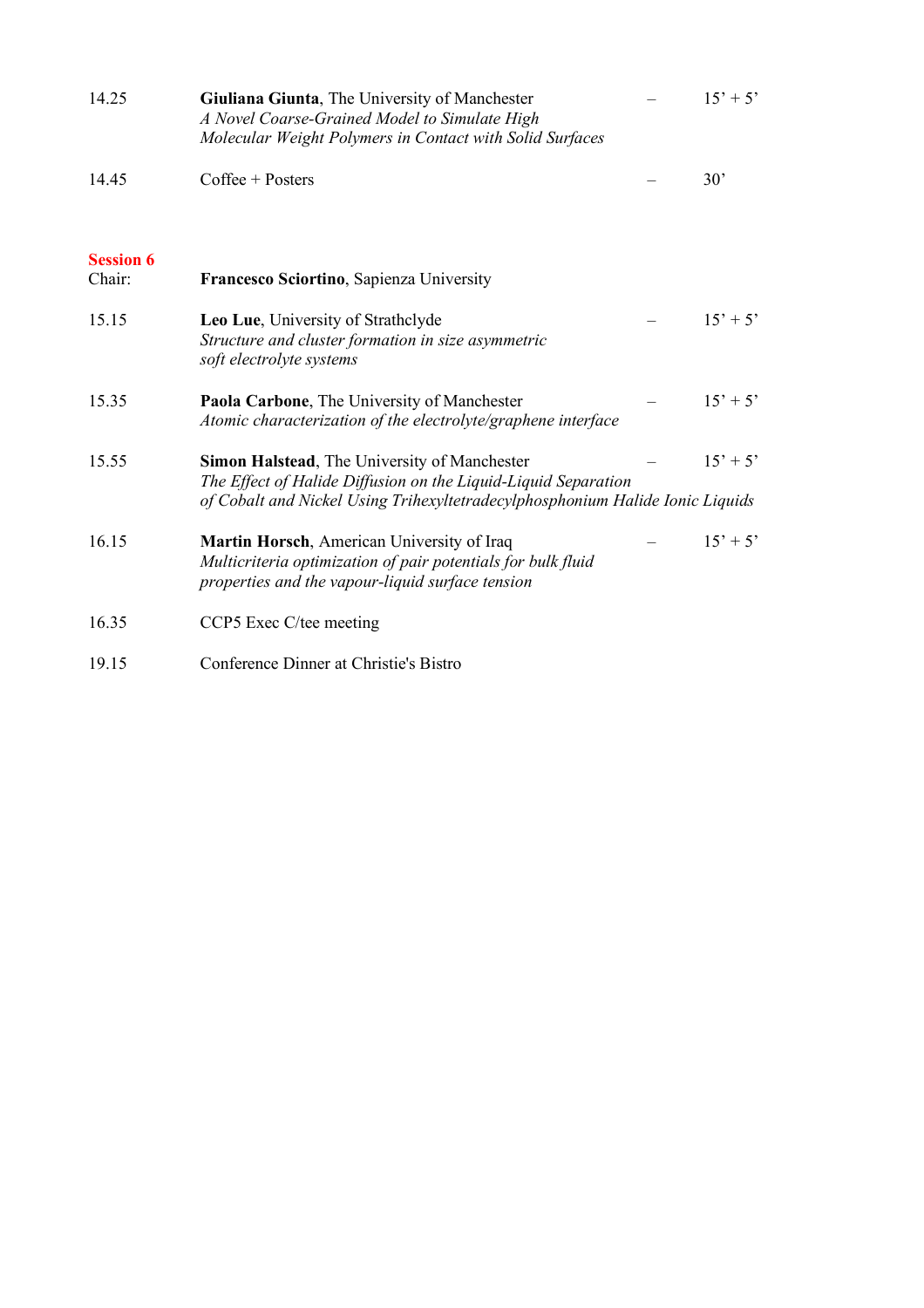### **Day 3**

| <b>Session 7</b><br>Chair: | Josep Bonet, University Rovira i Virgili, Tarragona                                                                                                           |              |
|----------------------------|---------------------------------------------------------------------------------------------------------------------------------------------------------------|--------------|
| 09.00                      | Andrei Zvelindovsky, University of Lincoln<br>Block copolymers in confinements and under external fields                                                      | $25' + 5'$   |
| 09.30                      | Gerardo Campos, The University of Manchester<br>Coarse-grained potential derivation for modelling the<br>self-assembly of block-copolymers in binary solvents | $15' + 5'$   |
| 09.50                      | Matthias Nébouy, University of Lyon<br>Coarse-grained modelling of semicrystalline thermoplastic<br>elastomers                                                | $15' + 5'$   |
| 10.10                      | Javier Burgos, University of Liverpool<br>Coarse-graining polymer semiconductors                                                                              | $15' + 5'$   |
| 10.30                      | Coffee Break                                                                                                                                                  | $20^{\circ}$ |
| <b>Session 8</b><br>Chair: | Carlos Nieto, IFP Energies Nouvelles                                                                                                                          |              |
| 10.50                      | Zengqiang Zhai, University of Lyon<br>Molecular topology of semicrystalline polymers:<br>simulation of mono and polydisperse systems                          | $15' + 5'$   |
| 11.10                      | Achille Giacometti, University Ca' Foscari, Venice<br>The elixir phase of chain molecules                                                                     | $15' + 5'$   |
| 11.30                      | Kostya Trachenko, Queen Mary University of London<br>New understanding of collective modes and thermodynamics<br>of the liquid and supercritical states       | $15' + 5'$   |
| 11.50                      | Ivan Scivetti, STFC, Daresbury Laboratory<br>Reorganization energy upon charging a single molecule on an<br>insulator measured by atomic force microscopy     | $15' + 5'$   |
| 12.10                      | <b>James Shaw</b><br>Hierarchical self-assembly of triblock patchy particles<br>into a tetrastack lattice                                                     | $15' + 5'$   |
|                            |                                                                                                                                                               |              |

12.30 Closing Remarks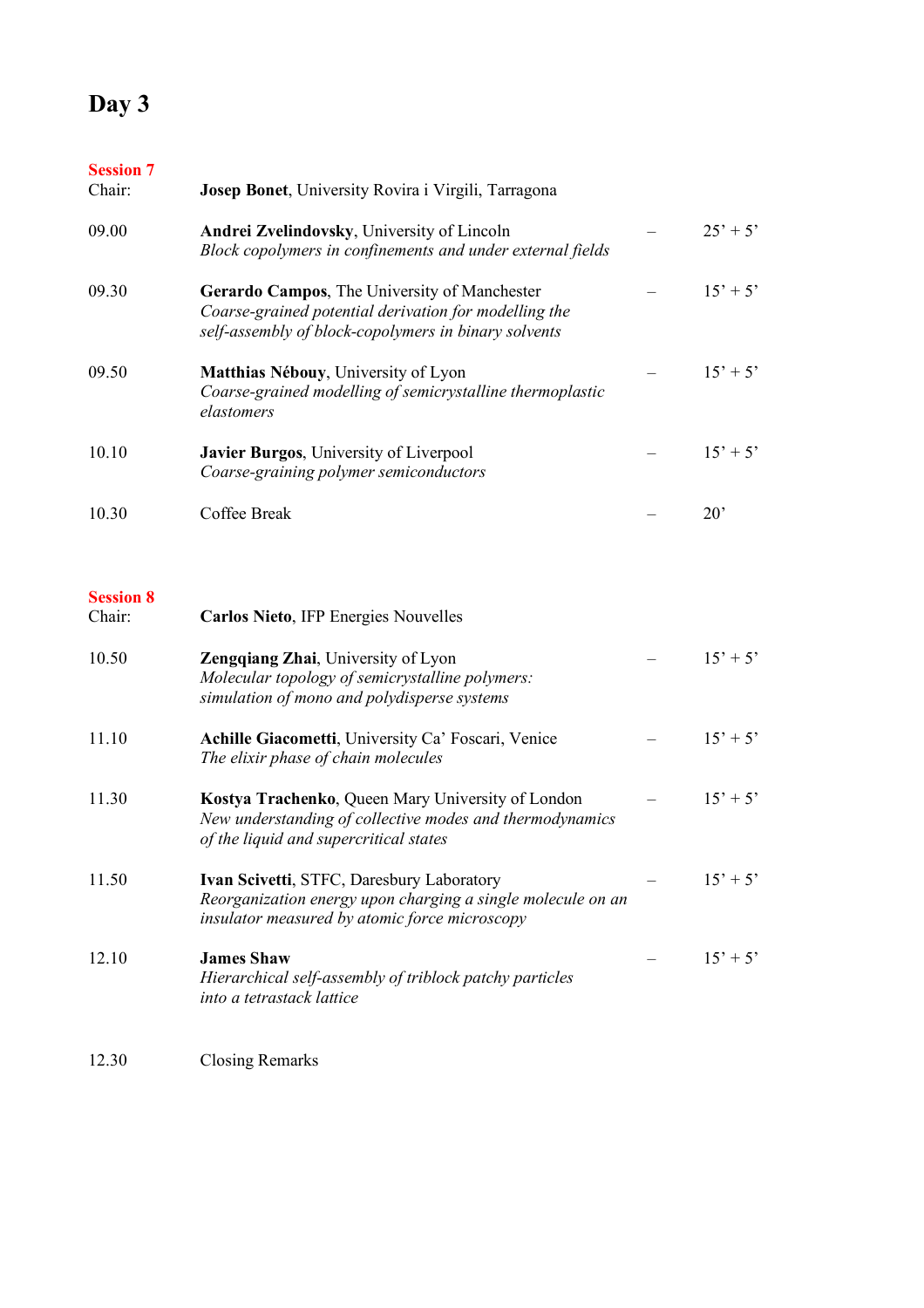#### **POSTER SESSION**

Poster format should be A0 and in portrait orientation.

Velcro stickers for hanging posters will be provided. Posters may be set up during the lunch or coffee break on Monday. Posters can remain hanging to facilitate discussion during coffee breaks and lunch on Tuesday but should be taken down before the conference dinner on Tuesday evening as the boards will be removed on Wednesday morning.

The poster session will take place on Monday before the Drinks Reception and drinks and snacks will be provided.

#### **List of Posters**

- 1. Gerardo Campos-Villalobos, Jonatan Suaste, Andrew Haslam, George Jackson, Alejandro Gil-Villegas *Molecular Thermodynamics of Adsorption Using a 2D-SAFT-VR-Mie Approach*
- 2. Lauritz T. Bußfeld, Peter Behrens, Andreas M. Schneider *Towards the coarse-grained modelling of dimethacrylate-based biomaterials*
- 3. Malte Schäfer, Andreas M. Schneider, Peter Behrens *Computational adaptation of metal-organic frameworks for highly selective sensor materials*
- 4. Pallabi Haldar, Flor Siperstein, Alessandro Patti *Modelling the kinetics of silica polymerization*
- 5. Jezabel Boni, Paola Carbone, Robert Dryfe, Anne Juel *Modelling of Electrowetting and Other Interfacial Properties of Liquids on Graphene*
- 6. Emma L. Wood, Nigel Clarke *Predicting phase separation in polymer blends that contain branched molecules*
- 7. R. Sharpe, D. Case, A. McSloy, E. Dashjav, F. Tietz, P. Panchmatia *Structure and Dynamics of Li-rich Li1+xAlxTi2-x(PO4)3 (LATP), where 0.3<x<0.5: A Combined Computational and Experimental Study*
- 8. Kristina Sladekova, Christopher Campbell, Miguel Jorge *The Effect of Atomic Point Charges on Adsorption Isotherms of Metal Organic Frameworks*
- 9. José J. Burgos-Mármol, Annalaura Del Regno, Flor Siperstein, Alessandro Patti *Rheological consequences of the addition of Janus nanodimers to a lamellar phase*
- 10.Ian Shuttleworth *Development of the ReaxFF Reactive Force-Field Description of Gold Oxides*
- 11.Idil Ismail, Aliya Shafiq, Rafi Mahmood, Nissar Aziz, Anna Akinshina, Michael Seaton *Interactions of terpenes in water and aqueous alcohol solutions*
- 12.José J. Burgos, O. Álvarez-Machancoses, Alessandro Patti *Modeling the effect of chain stiffness on the behaviour of polymer nanocomposites*
- 13.Charlie Wand, Paola Carbone, Andrew Masters *Calculating the scission free energy of worm-like micelles using dissipative particle dynamics simulations*